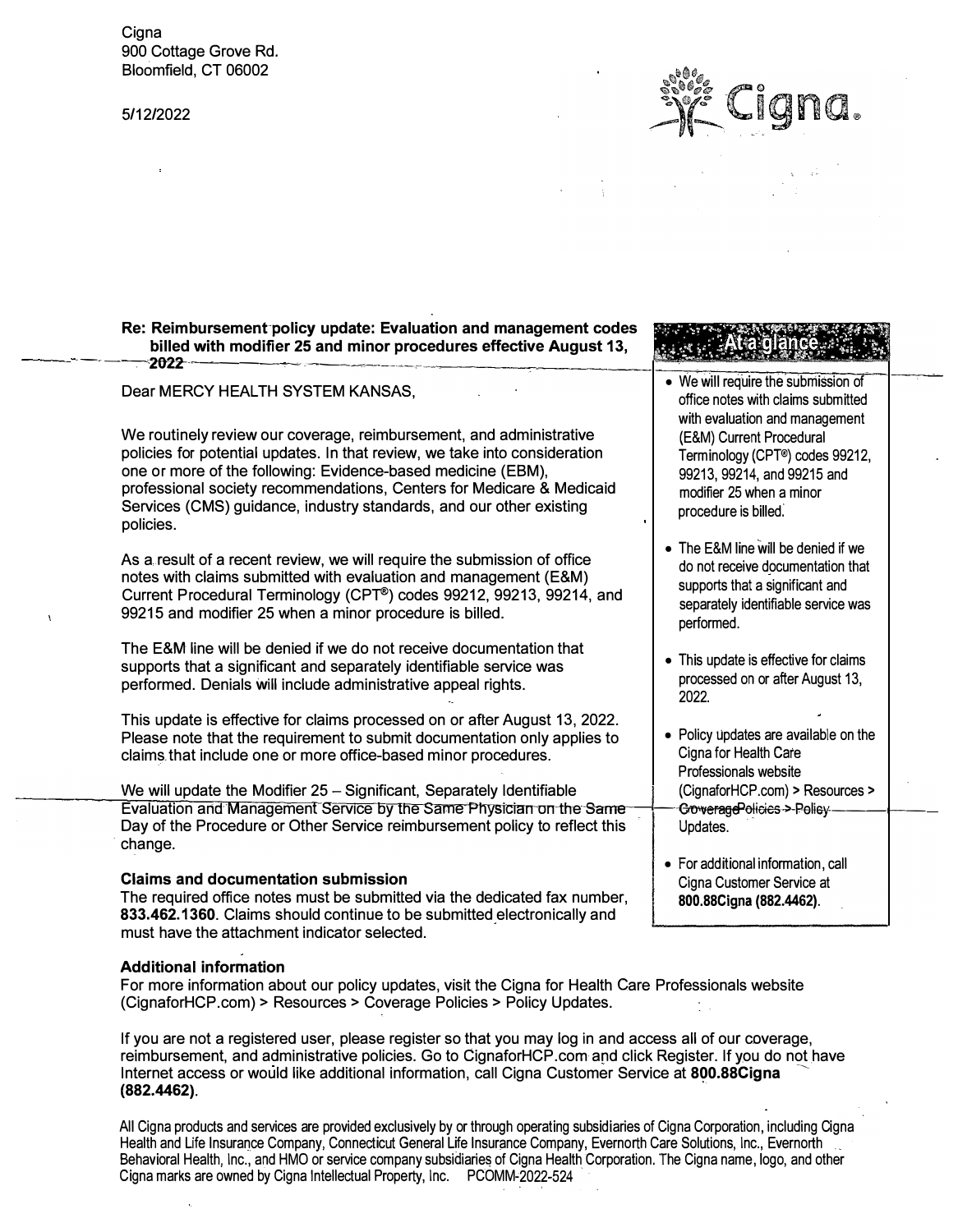Thank you for the care you provide to our customers.

Sincerely,

SG Kasel MD

Julie B. Kessel, MD Medical Officer for Coverage Policy Clinical Performance & Quality Organization

All Cigna products and services are provided exclusively by or through operating subsidiaries of Cigna Corporation, including Cigna<br>Health and Life Insurance Company, Connecticut General Life Insurance Company, Evernorth C Cigna marks are owned by Cigna Intellectual Property, Inc. PCOMM-2022-524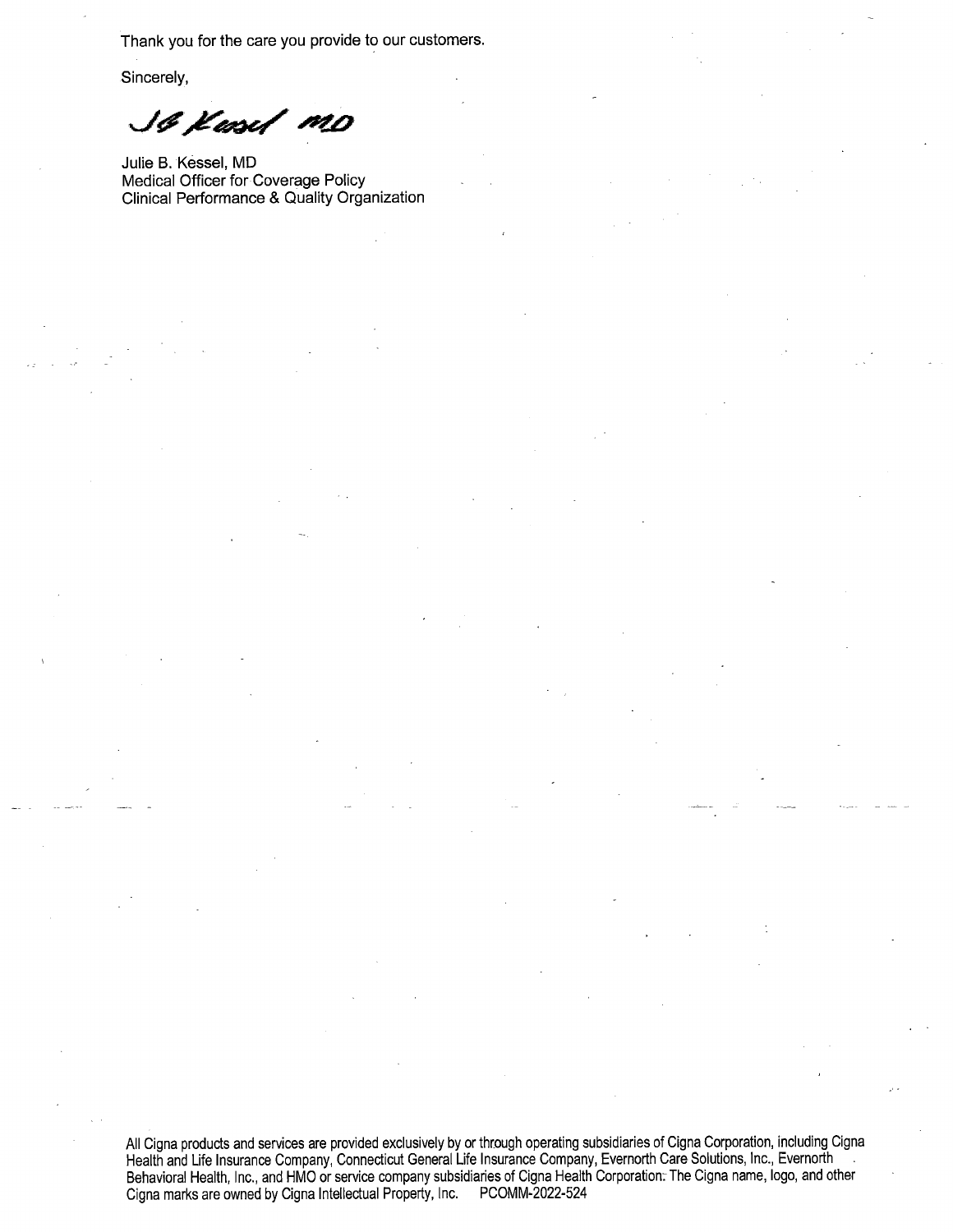Cigna 900 Cottage Grove Rd. Bloomfield, CT 06002

## 5/12/2022

**MERCY HEALTH SYSTEM KANSAS**  $10<sub>1</sub>$ **KERI THOMAS** 3265 S NATIONAL AVE STE 200 SPRINGFIELD MO 65807-7340 

Re: Reimbursement policy update: Evaluation and management codes billed with modifier 25 and minor procedures effective August 13,  $-2022-$ 

Dear MERCY HEALTH SYSTEM KANSAS,

We routinely review our coverage, reimbursement, and administrative policies for potential updates. In that review, we take into consideration one or more of the following: Evidence-based medicine (EBM), professional society recommendations, Centers for Medicare & Medicaid Services (CMS) guidance, industry standards, and our other existing policies.

As a result of a recent review, we will require the submission of office notes with claims submitted with evaluation and management (E&M) Current Procedural Terminology (CPT®) codes 99212, 99213, 99214, and 99215 and modifier 25 when a minor procedure is billed.

The E&M line will be denied if we do not receive documentation that supports that a significant and separately identifiable service was performed. Denials will include administrative appeal rights.

This update is effective for claims processed on or after August 13, 2022. Please note that the requirement to submit documentation only applies to claims that include one or more office-based minor procedures.

We will update the Modifier 25 - Significant, Separately Identifiable Evaluation and Management Service by the Same Physician on the Same Day of the Procedure or Other Service reimbursement policy to reflect this change.

## **Claims and documentation submission**

The required office notes must be submitted via the dedicated fax number, 833.462.1360. Claims should continue to be submitted electronically and must have the attachment indicator selected.

## **Additional information**

For more information about our policy updates, visit the Cigna for Health Care Professionals website (CignaforHCP.com) > Resources > Coverage Policies > Policy Updates.

If you are not a registered user, please register so that you may log in and access all of our coverage, reimbursement, and administrative policies. Go to CignaforHCP.com and click Register. If you do not have Internet access or would like additional information, call Cigna Customer Service at 800.88Cigna  $(882.4462)$ .

All Cigna products and services are provided exclusively by or through operating subsidiaries of Cigna Corporation, including Cigna Health and Life Insurance Company, Connecticut General Life Insurance Company, Evernorth Care Solutions, Inc., Evernorth Behavioral Health, Inc., and HMO or service company subsidiaries of Cigna Health Corporation. The Cigna name, logo, and other Cigna marks are owned by Cigna Intellectual Property, Inc. PCOMM-2022-524

- We will require the submission of office notes with claims submitted with evaluation and management (E&M) Current Procedural
	- Terminology (CPT®) codes 99212, 99213, 99214, and 99215 and modifier 25 when a minor procedure is billed.
- The E&M line will be denied if we do not receive documentation that supports that a significant and separately identifiable service was performed.
- This update is effective for claims processed on or after August 13, 2022.
- Policy updates are available on the Ciana for Health Care` Professionals website (CignaforHCP.com) > Resources > Coverage Policies > Policy Updates.
- · For additional information, call Cigna Customer Service at 800.88Cigna (882.4462).